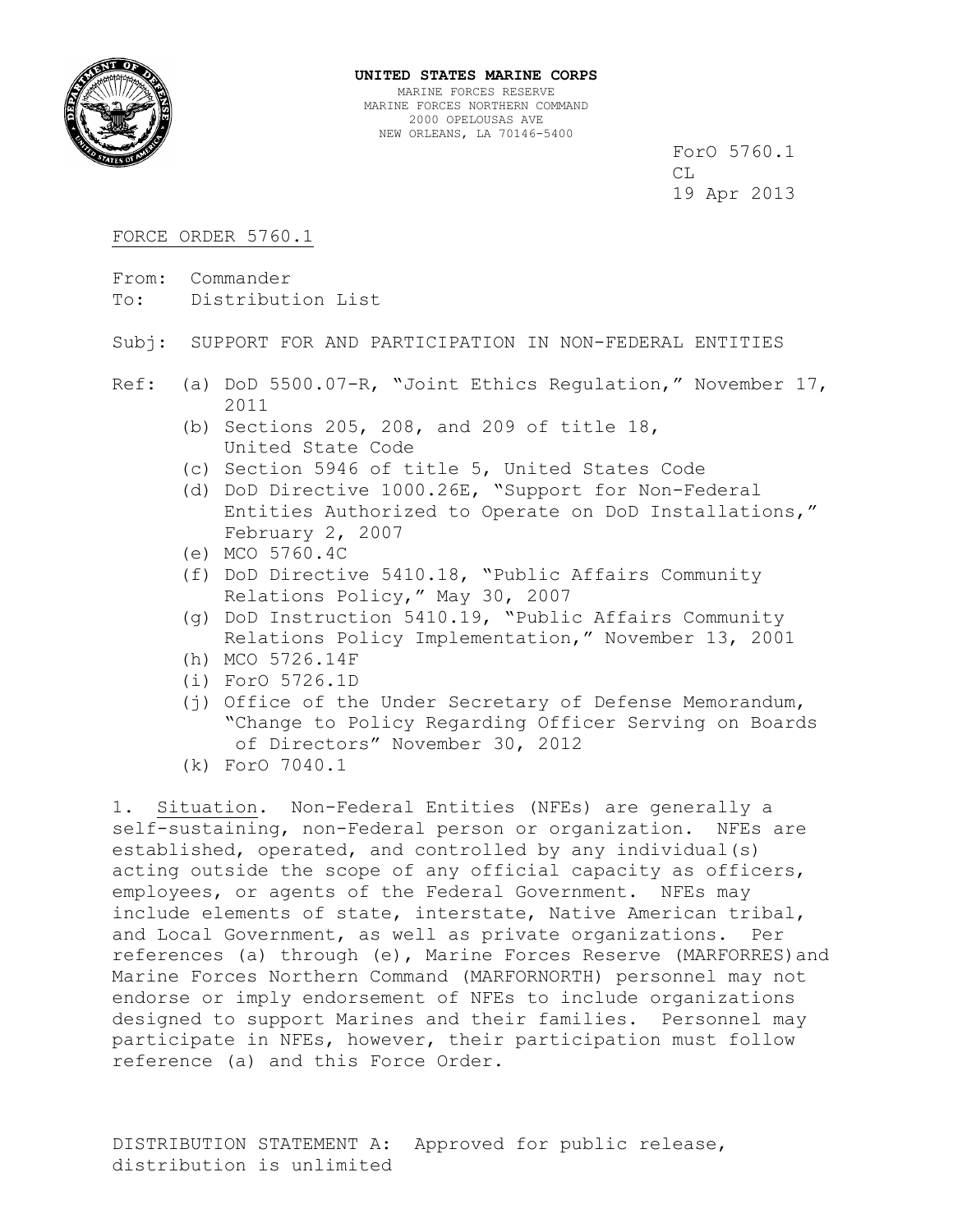2. Mission. To provide guidance to MARFORRES/MARFORNORTH personnel regarding participation in NFEs.

## 3. Execution

## a. Commander's Intent and Concept of Operations

 (1) Commander's Intent. For decades, our personnel have benefitted from the efforts and support of numerous NFEs. These benefits have often led to coordination between MARFORRES units and employees and various NFEs. It is my intent to provide guidance and eliminate uncertainty regarding participation of Marines and civilian employees with NFEs. This Force Order clarifies what actions are permitted when personnel work with, consider supporting, or are approached by charities, not for profit groups, professional associations, local and State Governments, spouses clubs, Marine support organizations and coordinating councils, home-owners associations, commercial enterprises and other NFEs. I want to ensure that there is a single resource available to help simplify the rules and regulations provided in the references.

 (2) Concept of Operations. This Force Order provides policy and official guidance regarding effective and appropriate relationships with NFEs.

 b. Official Capacity. Serving as a liaison in accordance with reference (a) is the most common and recommended method for Federal employees to sustain long-term relationships with NFEs in their official capacity. Infrequent or non-recurring support can also be provided in certain instances.

 (1) Representation. Federal employees may serve as DoD liaisons to NFEs when appointed by a Battalion Commander or higher. Liaisons may officially represent MARFORRES/MARFORNORTH in discussions of matters of mutual interest with NFEs when the Commander determines there is a significant and continuing interest to be served by such representation. However, it must be made clear to the NFE that the opinions expressed by liaisons do not bind MARFORRES/MARFORNORTH Component to any action. Personnel, including liaisons, are prohibited from representing NFEs in their official capacity.

 (2) Attendance. Battalion and Squadron Commanders and above may authorize personnel to attend meetings, conferences, seminars, or similar events sponsored by NFEs in their official MARFORRES capacities at Federal Government expense if there is

2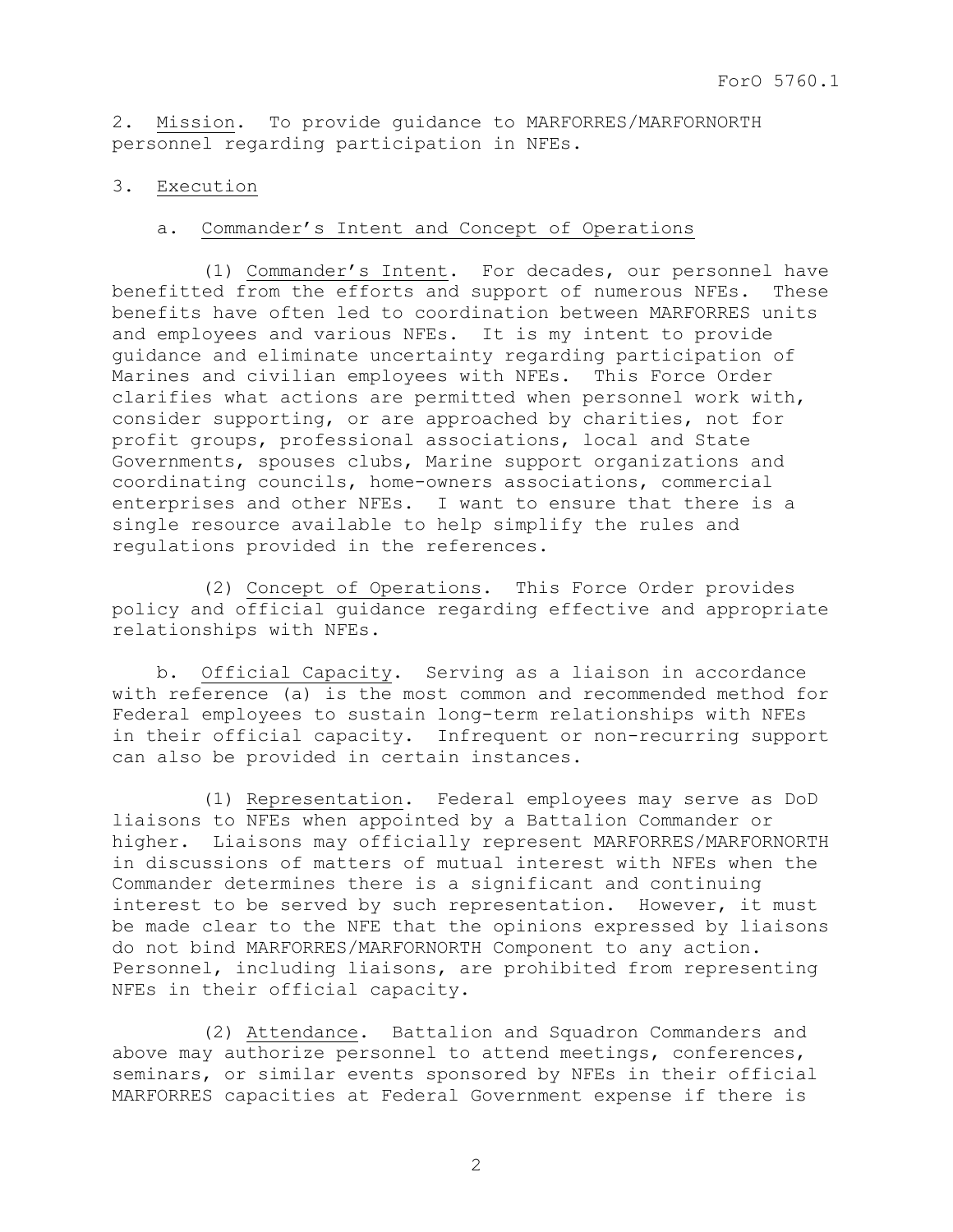a legitimate Federal Government purpose (per reference (a).

 (3) Membership. Marines and civilian employees may not accept membership or act as members of a NFE in their official capacity.

 (4) Management. Personnel involved with a NFE in their official capacity may not be involved in matters of management or control of the NFE. They may not serve as officers, directors or managers of the NFE without the permission of the DoD General Counsel. This prohibition extends to personnel designated as NFE liaisons.

 (5) Remuneration. Employees may not receive any salary or salary supplement from a NFE for performance of their official duties.

 (6) Endorsement. Endorsement of a NFE, event, product, service, or enterprise may be neither stated nor implied by the DoD or DoD employees in their official capacities. DoD employees' titles and positions, as well as organization names, may not be used to suggest official endorsement or preferential treatment of any NFE. Examples of improper endorsements include a letter or statement from a DoD official that the organization is worthy, and recommending others contribute funds to an organization, join the organization, or support the organization.

 (7) Logistical Support. Logistical support to NFEs by units is possible in certain situations. Examples of logistical support include providing meeting space, wooded areas for camping, color guards, and static displays. Battalion Commanders and above may provide employees in their official capacities to express Marine Corps policies as speakers or panel members. On a limited basis, Installation Commanders may grant the use of facilities per reference (e). Battalion Commanders and above may authorize the use of equipment (and the services of employees necessary to make proper use of the equipment), as logistical support of an event sponsored by a NFE, except for fundraising and membership drive events. In order to authorize this support, the responsible officer must find all of the following:

 (a) The support does not interfere with the performance of official duties and would in no way detract from readiness.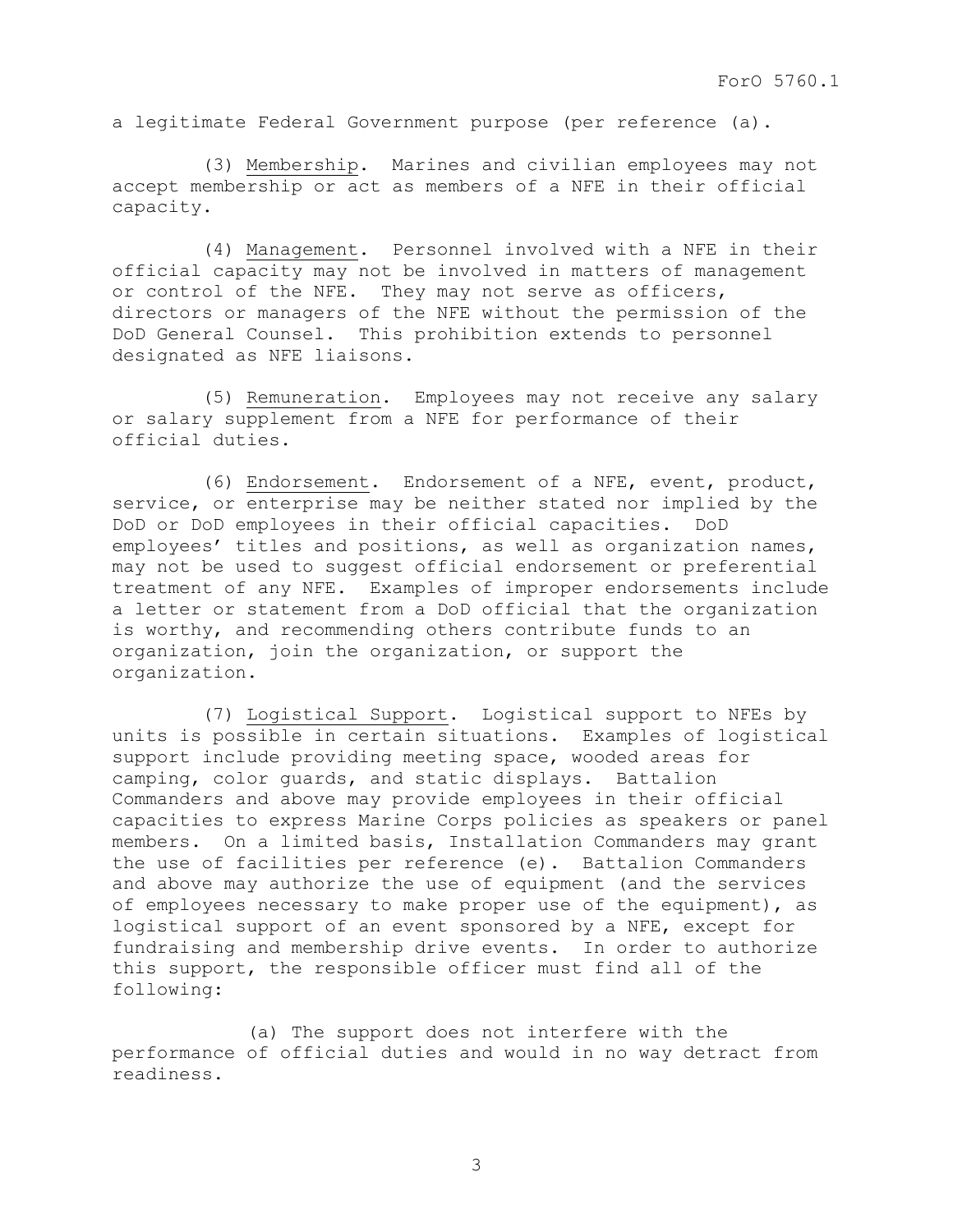(b) The support serves legitimate DoD public affairs interests, military training interests, or community relations interests.

 (c) It is appropriate to associate MARFORRES/MARFORNORTH with the event.

 (d) The event is of interest and benefit to the local civilian community or to MARFORRES/MARFORNORTH.

 (e) The command or organization is able and willing to provide the same support to comparable events that meet the criteria of this subsection and are sponsored by other similar NFEs.

 (f) The support is not restricted by other statutes or regulations such as the direction in reference (f) that community relations support must not generally be provided to NFEs when the support could reasonably be provided by resources and services commercially available. Additionally, reference (g) requires the community relations value in providing support to NFEs to be weighed against the negative community relations value of depriving another NFE, such as a local commercial vendor, of an opportunity to conduct business.

 (g) No admission fee (beyond what will cover the reasonable costs of sponsoring the event) is charged for the portion of the event supported by MARFORRES/MARFORNORTH; or support to the event is incidental to the entire event in accordance with public affairs guidance.

 (h) If the event is a fundraising event, the responsible officer must contact the MARFORRES/MARFORNORTH Counsel's Office.

 (8) Speaking engagements. Speeches by DoD employees at events sponsored by NFEs are not precluded when the speech expresses an official DoD position in a public forum in accordance with public affairs guidance. However, a Battalion Commander or higher must find all the factors shown in paragraphs 3b(7)(a) through 3b(7)(h), above.

 c. Unofficial capacity. When Marines and civilian employees are participating in a NFE in their personal, private, unofficial capacity, the following applies:

 (1) Attendance. Attendance is generally allowed so long as it is clear that personnel are attending in their personal,

4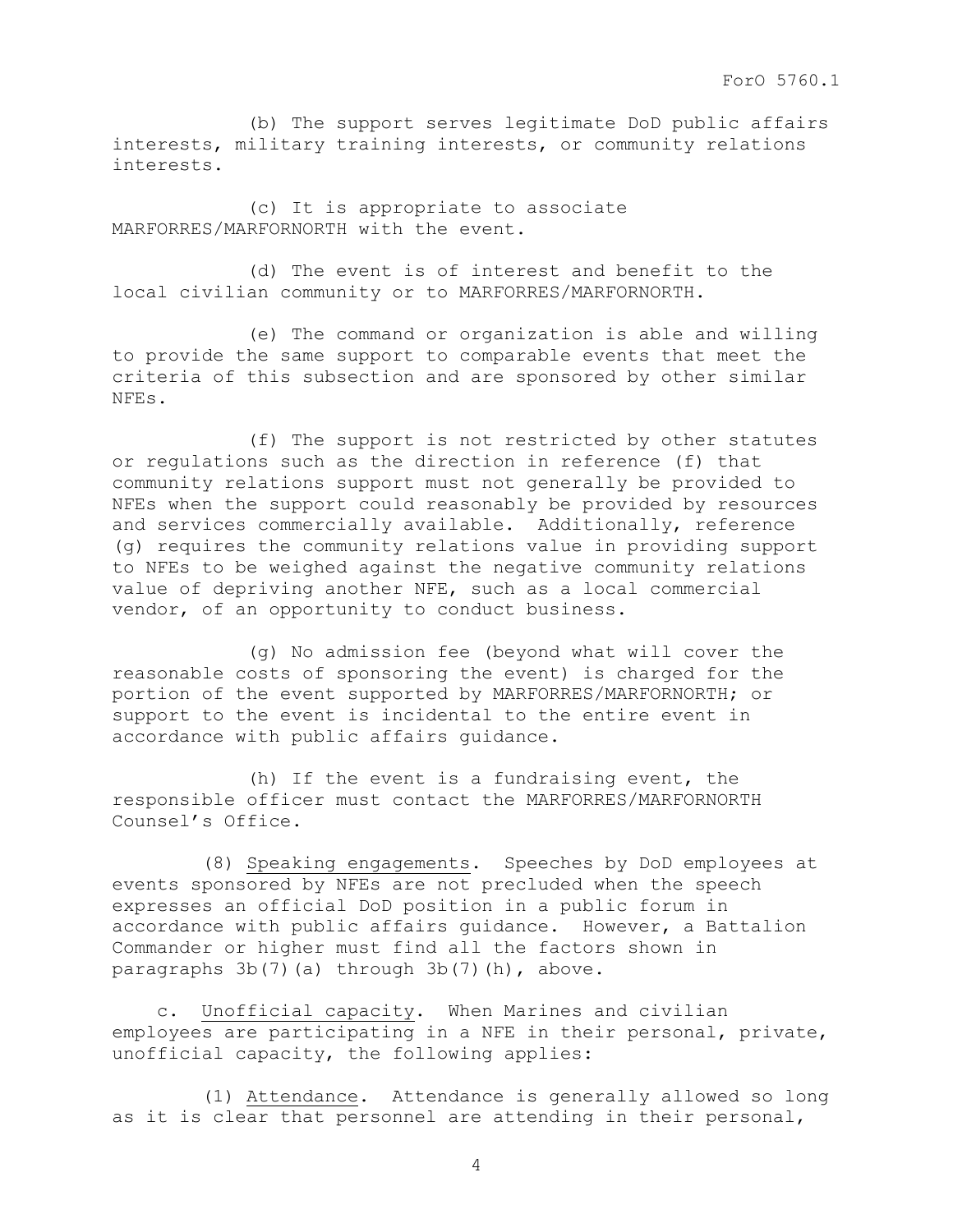private capacity and acting exclusively outside the scope of their official position. Unless an outside activity is prohibited by statute or DoD regulation, or otherwise conflicts with their official duties, personnel may voluntarily become members of, and actively participate in NFEs.

 (2) Membership and Management. Personnel may become members and may participate in the management of NFEs as individuals in a personal, private capacity, subject to reference (j), provided they act exclusively outside the scope of their official position. Personnel may not serve in a management position in any NFE if the position is offered because of their DoD assignment or office. However, certain military members are restricted from serving on the Boards of Directors of certain companies that do business with the DoD or focus their business principally on military personnel. This restriction applies to Regular component officers at the O-7 to O-10 grade levels, all reserve officers, and Regular component enlisted personnel at the E-9 grade level. Contact the Counsel's Office for additional guidance.

 (3) Endorsement. Military grade and military department as part of an individual's name (e.g., Captain Smith, U.S. Marine Corps) may be used, the same as other conventional titles such as Mr., Ms., or Honorable, in relationship to personal activities. Retired and inactive Reserve personnel may use their grade if they clearly identify their status. However, personnel may not use, or permit the NFE to use, their official titles, positions, or organization names in connection with the NFE, which includes on any website, list, letterhead, or promotional materials.

 (4) Recruitment. Personnel may not encourage, pressure, or coerce other Federal employees, especially subordinates, to join, support, or otherwise participate in outside organizations.

 (5) Fundraising. Personnel may not solicit funds in the federal workplace from Federal employees, especially subordinates or prohibited sources for a NFE they support in a personal, private capacity.

 (6) Official action. Personnel who are active participants in a NFE must recuse themselves from taking any official action involving that NFE. When faced with a recusal situation, personnel are required to contact the Counsel's